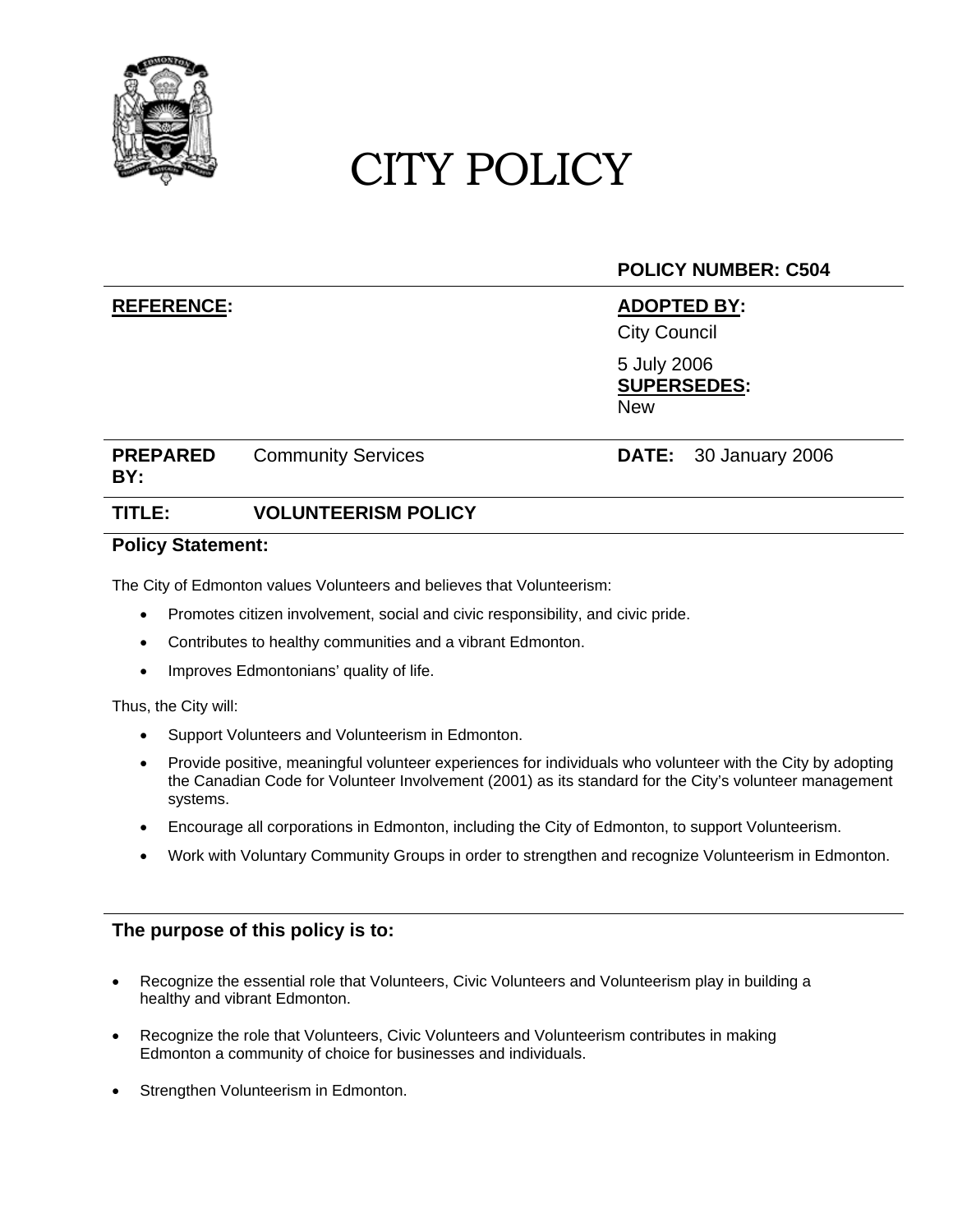- Enhance the City's image and reputation as a socially responsible partner that supports Volunteers and Volunteerism in order to develop healthy and sustainable communities.
- Provide quality volunteer experiences for individuals who volunteer with the City.
- Develop systems and processes that support Civic Volunteers and Volunteerism by establishing best practices in the management of Civic Volunteers within the City.
- Harmonize and provide consistent volunteer practices for City programs, services, and events that involve Civic Volunteers.
- Minimize Civic Volunteer turnover and increase retention of Civic Volunteers for City programs, services, and events.
- Encourage corporations, including the City of Edmonton, to support Volunteerism by their employees.
- Strengthen relationships with and networks among Voluntary Community Groups.
- Provide framework for Civic Volunteers to complement and/or supplement City programs, services and events. Civic Volunteers will not replace Employees nor affect any Employee's job security.